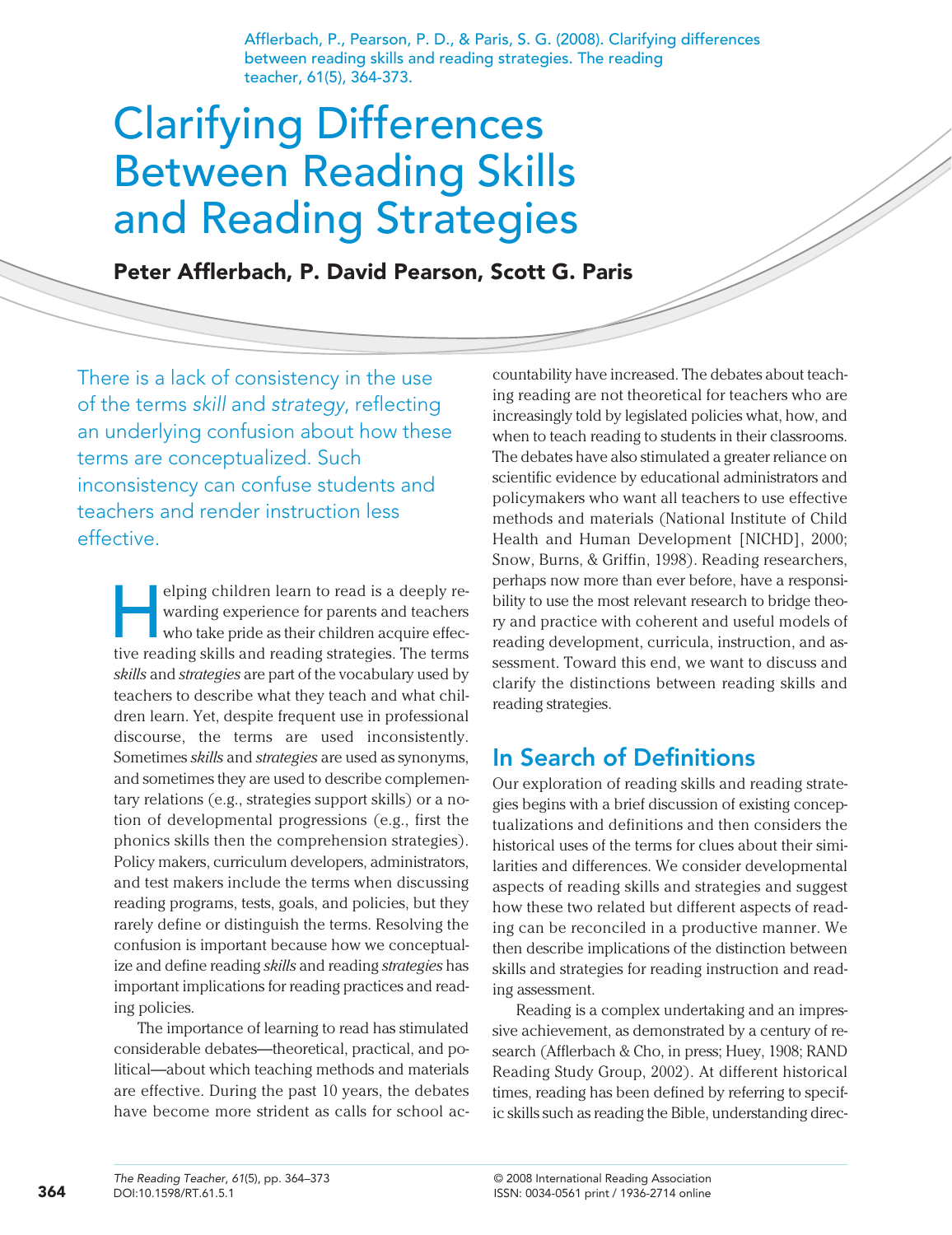tions, or answering questions about text. More recently, strategies have been used to describe aspects of reading that involve intentional control and deliberate direction of behavior. Today, like many teachers and researchers, we use the terms *skills* and *strategies*, both formally and informally, to describe features of children's reading development as well as features of teachers' reading instruction (Paris, Wasik, & Turner, 1991; Pressley & Afflerbach, 1995). The term reading *skills* has been used in reading curricula for teachers and K–12 students for at least 50 years. In contrast, the term *strategies* became popular in the 1970s to signify the cognitive aspects of information processing. Instead of reconciling the differences between skills and strategies, researchers, educators, and publishers simply grouped them together to be comprehensive. This phenomenon appears to be an act of convenience rather than a principled process. In our experiences, there are three main sources of confusion: diverse colloquial uses, inadequate definitions, and inconsistent use in formal documents.

Knowing that professionals who teach reading use the terms reading *skill* and reading *strategy* almost daily in their work, we began our inquiry by asking our colleagues (teachers, graduate and undergraduate education students, and professors of education) to tell us what each term meant and to describe how they might be related. Consider the variability in responses we received:

"Skills make up strategies."

"Strategies lead to skills."

"Skill is the destination, strategy is the journey."

"We learn strategies to do a skill."

"Skills are automatic, strategies are effortful and mediated."

"We use strategies as tools."

"Strategies that work require a skill set."

"We have to pay attention in learning skills, but eventually we use them automatically."

"You don't think about skills, and you do think about strategies."

The method and sample are limited, but we think that the responses illustrate several things. First, when asked, people are ready and willing to describe reading skills and strategies, and everyone seems confident in their own understanding. Second, the

descriptions often characterize skill and strategy in relation to each other, but the type of relation is variable—it may be a precursor, companion, learning aid, and so forth. Third, there does not appear to be much shared understanding about the terms reading *skill* and *strategy*.

We followed our questioning of colleagues with consultation of *The Literacy Dictionary* (Harris & Hodges, 1995), a commonly used reading reference, and found the following definitions:

**skill** *n*. 1. an acquired ability to perform well; proficiency. *Note*: The term often refers to finely coordinated, complex motor acts that are the result of perceptualmotor learning, such as handwriting, golf, or pottery. However, skill is also used to refer to parts of acts that are primarily intellectual, as those involved in comprehension or thinking. (p. 235)

**strategy** *n*. in education, a systematic plan, consciously adapted and monitored, to improve one's performance in learning. (p. 244)

These definitions are helpful, but they do not clarify thoroughly the distinctions between skills and strategies or the relations between them. In particular, note that *skill* is associated with the proficiency of a complex act, and *strategy* is associated with a conscious and systematic plan. These features may help differentiate the terms as we discuss them later.

Next, we searched the Internet for "reading standards" for clues about how professional organizations define skills and strategies. The website for the National Council of Teachers of English mentioned skills in the overview of the *Standards for the English Language Arts* (International Reading Association & National Council of Teachers of English, 1996):

The vision guiding these standards is that all students must have the opportunities and resources to develop the language skills they need to pursue life's goals and to participate fully as informed, productive members of society. (n.p)

Strategies are mentioned in Standard 3:

Students apply a wide range of strategies to comprehend, interpret, evaluate, and appreciate texts. They draw on their prior experience, their interactions with other readers and writers, their knowledge of word meaning and of other texts, their word identification strategies, and their understanding of textual features (e.g., sound–letter correspondence, sentence structure, context, graphics). (n.p.)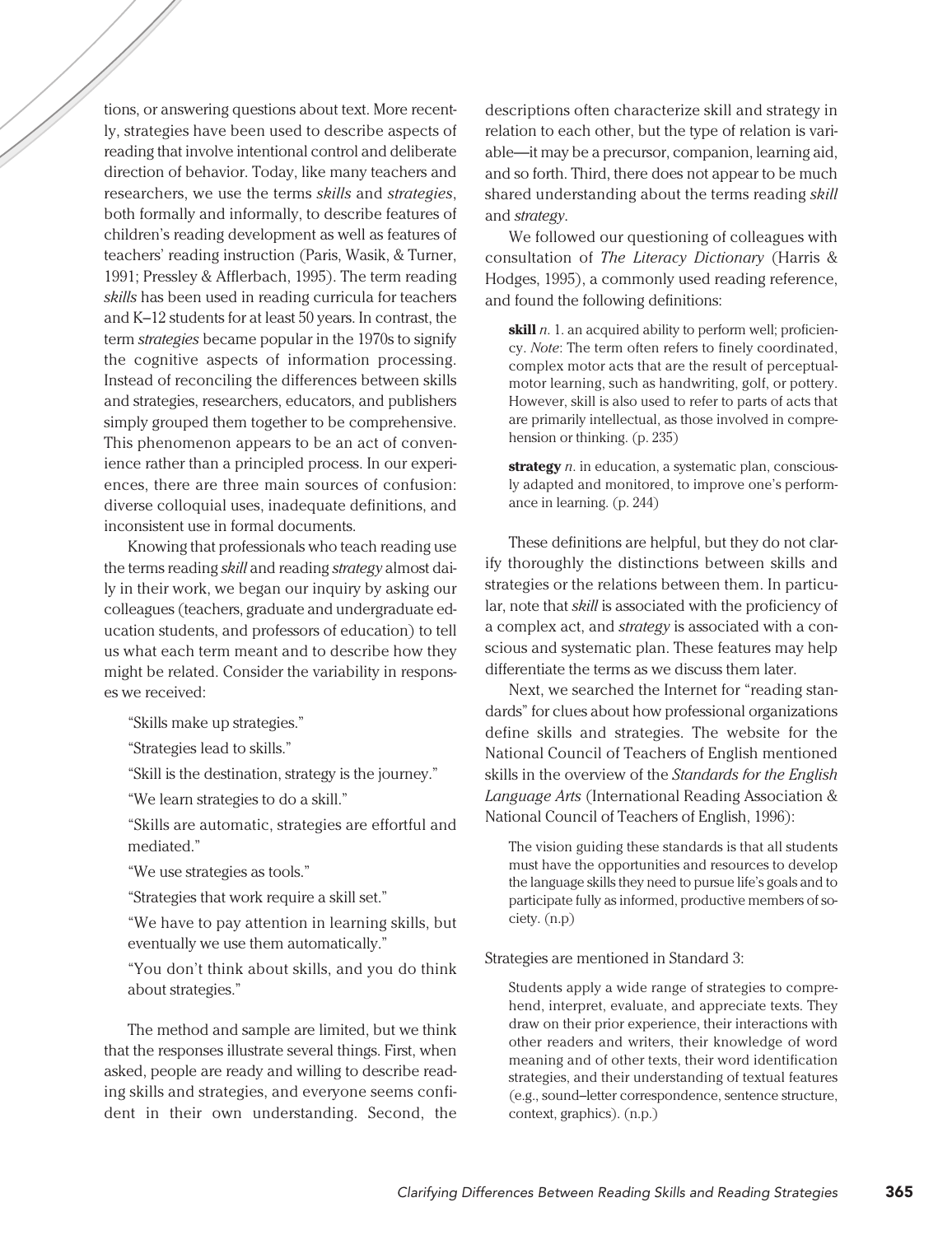We also consulted an authoritative reading research source, the National Reading Panel Report (NICHD, 2000), and found the following account:

The rationale for the explicit teaching of comprehension skills is that comprehension can be improved by teaching students to use specific cognitive strategies or to reason strategically when they encounter barriers to understanding what they are reading. (p. 14)

To summarize, our search for clarity in current definitions and conceptualizations of reading skills and strategies yielded mixed results. Although researchers and educators think that skills and strategies are central to the development and success of reading it appears that the terms are used imprecisely and inconsistently. We think there is value in working toward consensus regarding the meanings of *skill* and *strategy* that distinguishes one from the other and that describes their commonalities and differences.

## Historical Clues to the Meanings of Skill and Strategy

One source of confusion between *skills* and *strategies* is the different uses of the terms across time and disciplines. *Skills* has been used for a hundred years in both psychology and education, but the term refers to many types of behaviors and cognitions. The term *strategies* became popular in psychology with the advent of information-processing models, in which strategies, such as rehearsal, could be applied to information in short-term memory to preserve the information and move it into long-term memory (Atkinson & Shiffrin, 1968). Whether the cognitive processes were deliberate was not important for memory researchers, so the term *strategies* was not differentiated from *skills* or other processes for manipulating information mentally.

Information-processing models of memory helped developmental researchers investigate how memory improved as a function of age, intelligence, expertise, and other individual differences (Kail & Hagen, 1977), whereas educational researchers studied various techniques that could enhance remembering, learning, and studying (Levin & Pressley, 1986). For example, research on children's memory strategies in the 1970s investigated whether children produced and used memory strategies appropriately, effectively, and efficiently (e.g., Brown, 1978; Paris, 1978). At the same

time, researchers examined children's developing awareness and control of thinking (i.e., metacognition) that might help children recruit and apply strategies more effectively (Flavell & Wellman, 1977). In both types of research, the term *strategies* was used to describe the mental, and sometimes physical, actions that children could use to improve memory and other cognitive functions.

Thus, the use of *strategies* to describe children's information processing tactics was related to the emerging information processing theories of the 1970s. The strategies, however, were usually defined by examples, such as rehearsal, chunking, and imagery, rather than by explicit definitions of the scope, conscious use, or deliberate goal orientation of the actions. There was no account of the strategies used by accomplished readers or of the strategies that developing readers must learn. We agree with Alexander, Graham, and Harris (1998) that strategies represent intention: A reader who is strategic intends to use strategies to work toward a goal, be it comprehension of a textbook chapter, appreciation of a poem, or understanding instructions for assembling a bicycle. Intention, however, does not describe what the actions are, how they are learned, or how they can be taught.

The term *skills* in psychology was used in behavioral learning theories for most of the 20th century, and it had a history of reference to *motor skills*, routine habits, and activities that were less mindful and more automatic. *Skills* were rooted in behavioral descriptions of learning through practice, whereas *strategies* were rooted in constructive, self-controlled theories of information processing. Thus, even within psychology, the terms *skills* and *strategies* had different theoretical and historical origins.

In the field of reading, the term *skills* has a longer history of popular use than *strategies*, and the use was evident in published curricula and reading education in addition to research documents. The first mention we could find of the term *skill* in the professional literature was in *The Twenty-Fourth Yearbook of the National Society for the Study of Education* (Whipple, 1925). Skills were mentioned as the third aim in a curriculum for effective reading instruction—the first aim being elevating student's thinking power and tastes, and the second, developing motives and interests. Skills were equated with habits such as (a) recognizing units of thought (sentences), words, and typographic devices; (b) reading hygiene (proper light,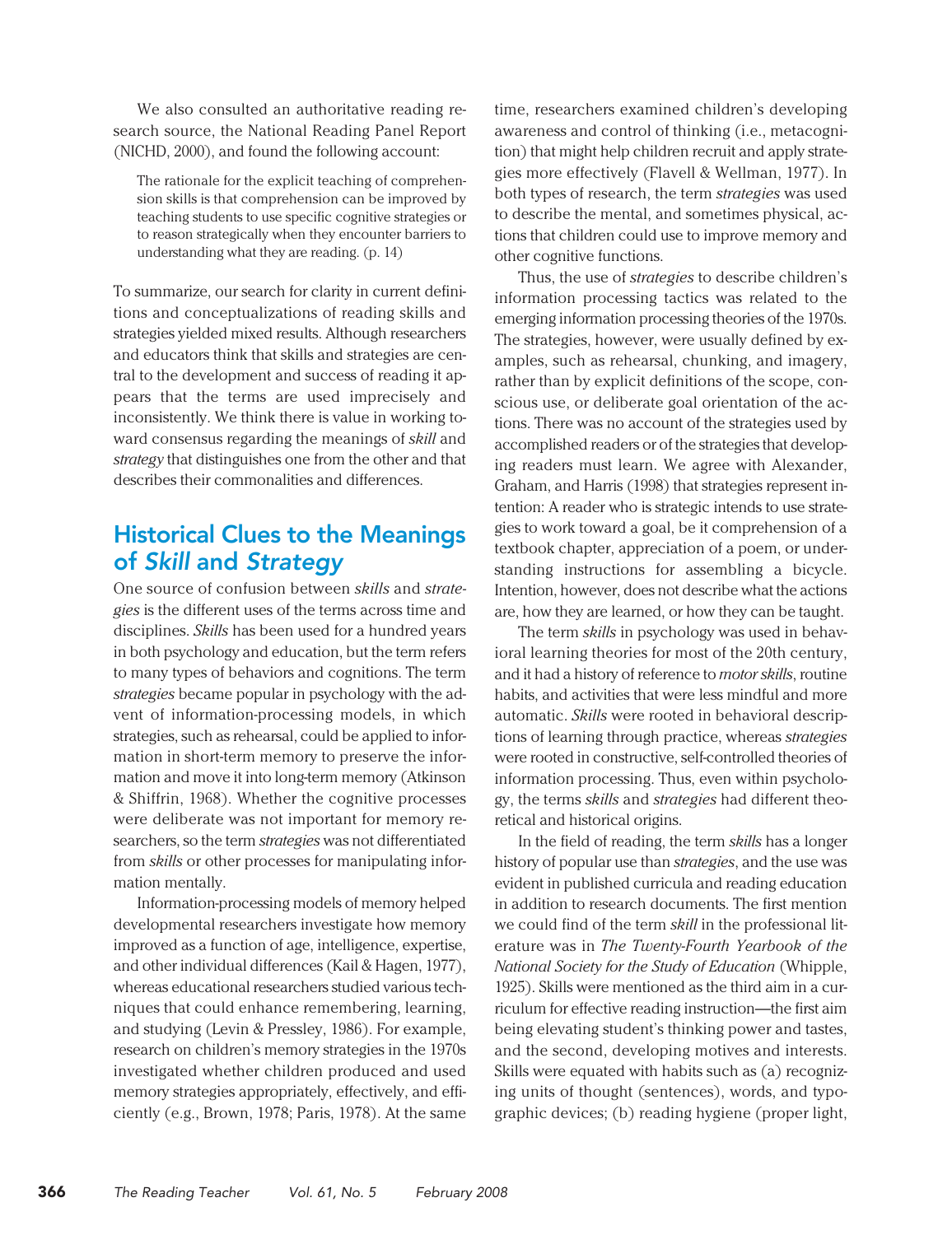distance from eyes, seating); or (c) oral and meaning interpretation. In examining the curriculum materials of the 1920s and 1930s, Smith (1965) noted that most of the series emerging from that era, including the widely used Curriculum Foundation Series of Scott Foresman, had begun to use the term *skill* to describe what had heretofore been labeled *abilities*; these phenomena included both general skills—such as comprehension, retention, organization, research, and interpretation—and specialized skills—such as understanding technical word meanings and reading math problems. Smith also found a delineation of comprehension skills cited in Pennel and Cusack (1929), (even though they were still labeled as *habits*):

- concentrating attention
- sequence of ideas
- associating meanings with symbols
- using past experience to understand new ideas
- organizing, evaluating, and retaining meanings (pp. 20–21)

By the early 1940s, when Davis (1944) conducted the first psychometric analysis to determine "how many" comprehension skills there really were, he was able to cull nine candidates from his analysis of school reading curricula, and these are included in Table 1.

It is clear that a great deal of skill differentiation occurred in the two decades between the publication of *The Twenty-Fourth Yearbook of the National Society for the Study of Education* (Whipple, 1925) and Davis's work (1944). This differentiation continued throughout the 1940s, 1950s, and 1960s, reaching its peak in the proliferation of skills management systems in the 1970s, which was most vividly illustrated by the Wisconsin Design for Reading Skill Development (Otto, 1977; Otto & Chester, 1976). The development program combined the systematic measurement and practice of isolated reading skills until individual student mastery was reached. Mastery was usually determined by scoring at least 80% correct on a skill test (Bloom, 1968). Once these skills emphasis management systems made their way into the basal readers of that era, their presence as a fact of life in everyday reading instruction went virtually unchallenged until the late 1980s and early 1990s when, for a brief halfdecade, they were banished from center stage. The discontent with skills began in the 1970s with the publication of articles like, "Skills Management Systems: A

#### Table 1 Davis's (1944) Componential Skills of Comprehension

Davis's nine potential component skills of comprehension

- 1. Word meanings
- 2. Word meanings in context
- 3. Follow passage organization
- 4. Main thought
- 5. Answer specific text-based questions
- 6. Text-based questions with paraphrase
- 7. Draw inferences about content
- 8. Literary devices
- 9. Author's purpose

Critique" (Johnson & Pearson, 1975) and "Acquiring Literacy is Natural: Who 'Skilled' Cock Robin?" (Goodman, 1977/1982); but the real challenge to skills instruction came from the highly progressive, highly constructive models of pedagogy (in the form of whole language and literature-based reading) that held sway in the early 1990s.

This was followed by an even briefer period (roughly 1995–2001) of popularity for balanced literacy instruction, which included some skills but focused on constructing meaning (Pearson, 2004; Pressley, Almasi, Schuder, Bergman, & Kurita, 1994). By the turn of the century, however, an enthusiasm for reading skills reemerged. With the advent of policies derived from No Child Left Behind and a strong emphasis on standards to guide instruction and tests to measure the impact of programs and interventions, reading skills have reached a status equal to their influence in the 1970s and 1980s.

Strategies entered everyday practice in classrooms when they became a part of basal instruction in the early to middle 1990s, riding the wave of a very popular line of instructional research suggesting their effectiveness (see Paris, Lipson, & Wixson, 1983; Pearson & Fielding, 1991; and Pressley, 2000, for articles summarizing the impact of this work). They are prominent in today's basal readers and are positioned alongside skills as a supportive but independent line of instruction. It is this independent relation between skills and strategies that, in our view, promotes confusion between the terms.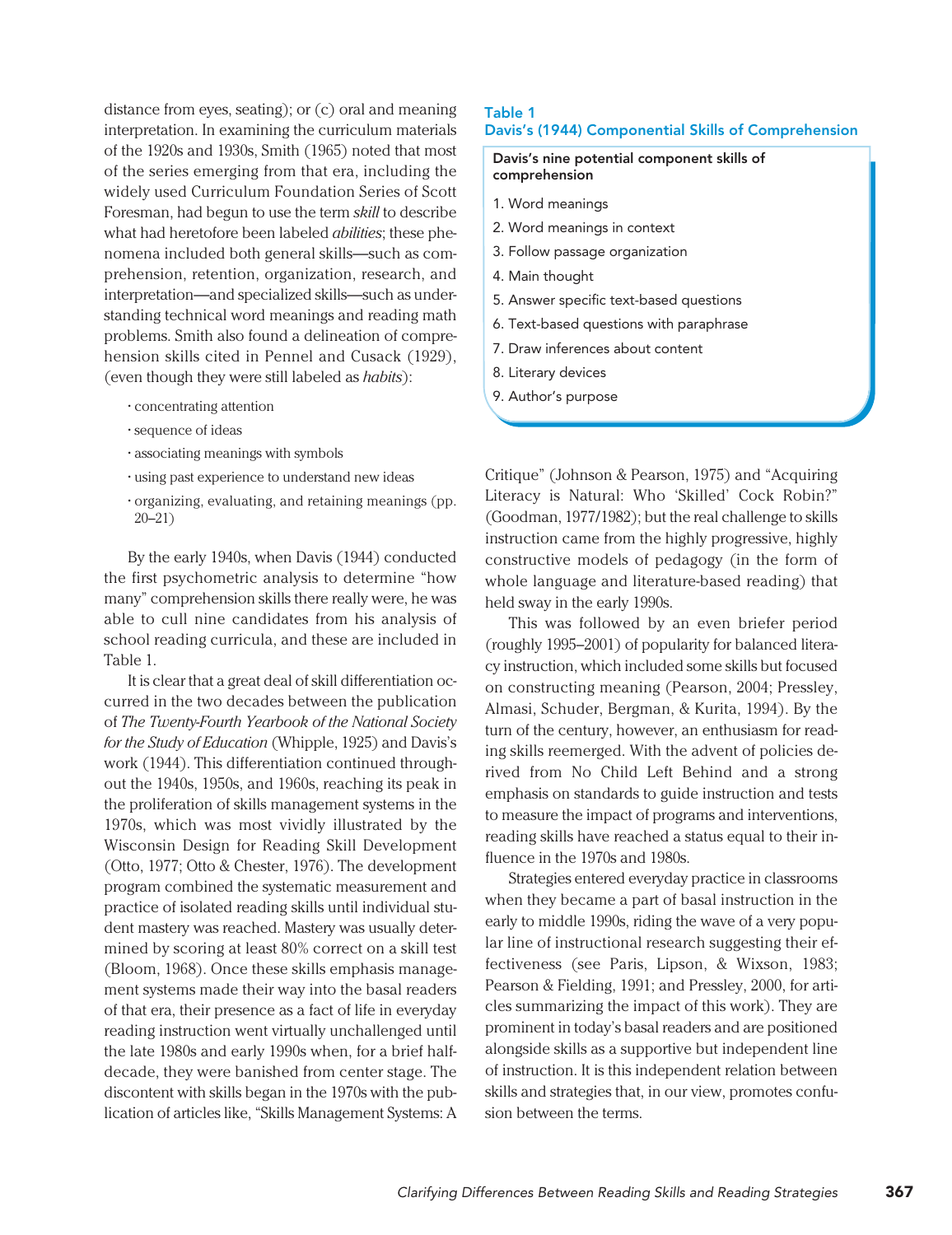### A Proposal for Conceptualizing Skills and Strategies

We want to reduce the confusion. To that end, we offer an analysis that highlights the commonalities and distinctiveness of each term. Reading strategies are deliberate, goal-directed attempts to control and modify the reader's efforts to decode text, understand words, and construct meanings of text. Reading skills are automatic actions that result in decoding and comprehension with speed, efficiency, and fluency and usually occur without awareness of the components or control involved. The reader's deliberate control, goal-directedness, and awareness define a strategic action. Control and working toward a goal characterize the strategic reader who selects a particular path to a reading goal (i.e., a specific means to a desired end). Awareness helps the reader select an intended path, the means to the goal, and the processes used to achieve the goal, including volitional control (Corno, 1989) that prevents distractions and preserves commitment to the goal. Being strategic allows the reader to examine the strategy, to monitor its effectiveness, and to revise goals or means if necessary. Indeed, a hallmark of strategic readers is the flexibility and adaptability of their actions as they read. In contrast, reading skills operate without the reader's deliberate control or conscious awareness. They are used out of habit and automatically so they are usually faster than strategies because the reader's conscious decision making is not required. This has important, positive consequences for each reader's limited working memory system. Thus, as we consider a reader's actions, we must also determine whether they are under automatic or deliberate control. This is a key difference between skill and strategy.

It is important to note that reading strategies, like reading skills, are not always successful, and a definition of reading strategies does not entail only positive and useful actions. A young reader may choose an inappropriate goal, such as reading fast to finish before peers rather than reading carefully to understand the text. Some strategies are simply incorrect ideas about reading, such as guessing a word based on its initial letter. The actions are indeed strategic; they connect specific means to specific goals but they are inappropriate and ineffective for reading. Having good intentions and trying to be strategic are good starting points but neither alone ensures that readers will decode and understand text successfully. It is the appropriateness of the goal, the means, and the path to connect them that must be negotiated in every situation in order to be strategic and successful. This is fundamentally different than a skill that is well practiced and executed in the same manner across situations.

A concrete example may clarify the distinction. Suppose a student determines he or she has only a vague understanding of a paragraph as he or she reaches the end of it. The student wants to do something to clarify his or her comprehension so the student slows down and asks, "Does that make sense?" after every sentence. This is a reading strategy—a deliberate, conscious, metacognitive act. The strategy is prompted by the student's vague feeling of poor comprehension, and it is characterized by a slower rate of reading and a deliberate act of self-questioning that serves the student's goal of monitoring and building better comprehension. Now imagine that the strategy works and the student continues to use it throughout the school year. With months of practice, the strategy requires less deliberate attention, and the student uses it more quickly and more efficiently. When it becomes effortless and automatic (i.e., the student is in the habit of asking "Does that make sense?" automatically), the reading strategy has become a reading skill. In this developmental example, skill and strategy differ in their intentionality and their automatic and nonautomatic status.

The progression from effortful and deliberate to automatic use of specific actions while reading occurs at many levels—decoding, fluency, comprehension, and critical reading. Beginning readers need to associate visual patterns of letters with their phonemic pronunciations. A hoped for consequence of instruction is that students' decoding progresses from deliberate to fluent actions. Children in elementary school, especially when reading instruction focuses on constructing meaning, learn to find main ideas, to skim, and to reread first as deliberate actions and, with practice, later accomplish the same actions with less effort and awareness. In this view of learning, deliberate reading strategies often become fluent reading skills. Skills and strategies may serve the same goals and may result in the same behavior. For example, readers may decode words, read a text fluently, or find a main idea using either skills or strategies (or both). The distinction is often not very important to the student or teacher but across time movement from deliberate and effortful to fluent and automatic is a good thing.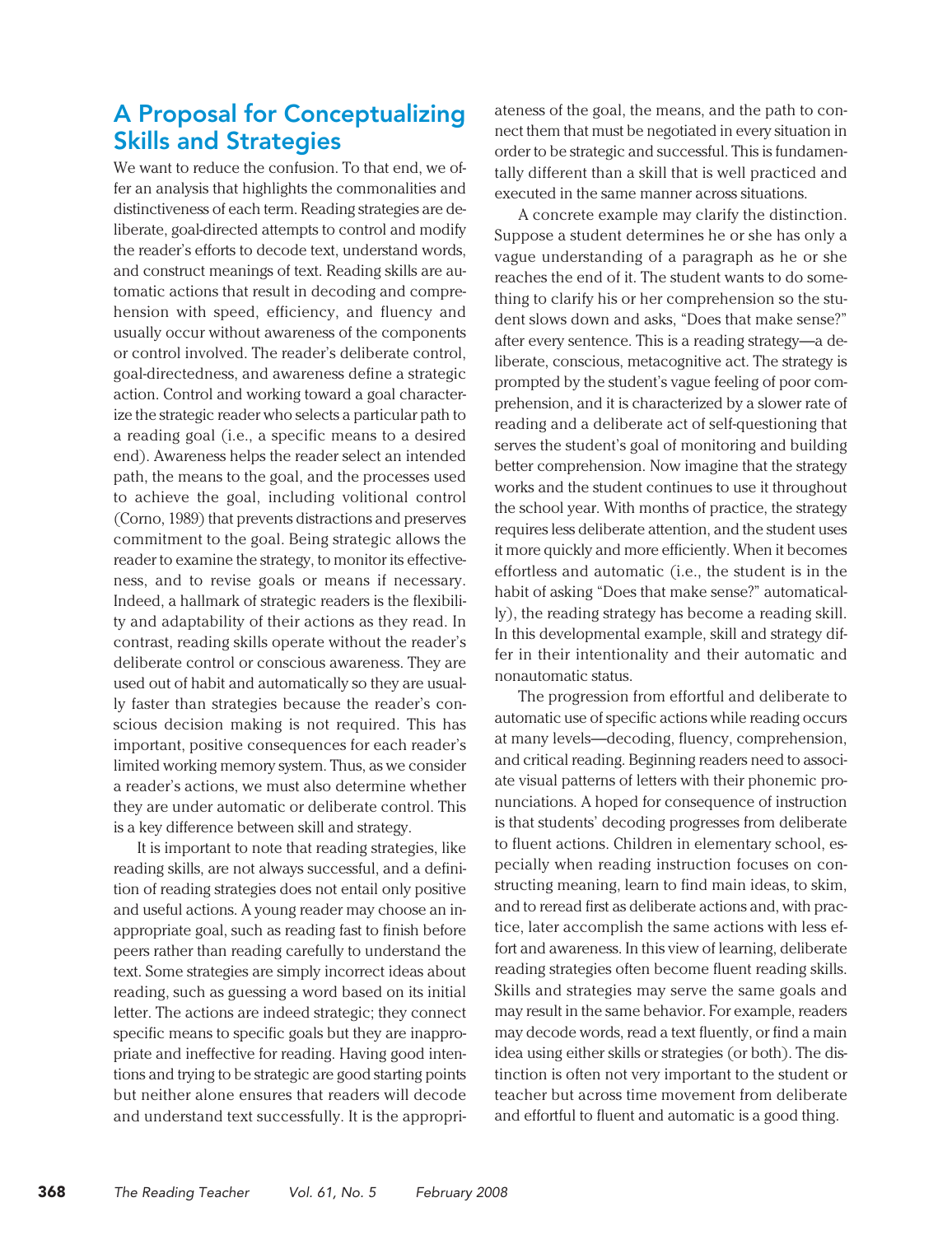Practice alone may not be sufficient for some children to make this progress. Metacognitive instruction about how and why to use strategies can be quite effective (NICHD, 2000). Scaffolded and guided practice may also be required. Some readers may need to be persuaded that effective reading is one result of strategy use, and teachers may need to provide more explicit motivation to use and practice the strategies. In this view, fluent reading skills are more "advanced" actions than reading strategies because they are faster, more efficient, and require less thinking and social guidance. It is important, however, to promote both skilled and strategic reading because students need to know how to read strategically. Paris et al. (1983) described reading strategies as "skills under consideration" to denote that the same actions could be either a skill or strategy, depending on the readers' awareness, control, intention and the specific reading situation.

There are two specific situations in which it is useful to be a strategic reader. The first occasion to use appropriate strategies is during initial learning. As younger readers learn to associate letter shapes, names, and sounds, their teachers model specific strategies. Common examples are identifying the first letter of a child's name, pointing out aspects of letter shapes, or reciting the alphabet. Strategies for letter identification, decoding, oral reading, and comprehension can be embedded in dialogic reading with adults. They may seem basic and elementary, but early strategies, described, modeled, and supported by others, help children to direct their attention, choose actions, and decode print to sounds. A crucial part of reading development is the shifting control for using strategies—first in response to others and later as selfinitiated strategies. Fluent reading begins with strategies that integrate intentions, actions, and goals, and fluency increases with repeated practice.

Second, practice may help children develop fluent decoding, word recognition, and understanding, but when reading does not go smoothly, strategic intervention may be required. Careful reading and troubleshooting, prompted by a reader's metacognition, is a second occasion when strategic reading is required. For example, if a text includes many difficult words, convoluted syntax, and unfamiliar topics, or if a reading-related task is too challenging (e.g., summarize and then synthesize essays on the U.S. Civil War), students' usual skills may not work so decoding and comprehension may suffer. Strategic readers are aware of the specific difficulties and can generate

alternative actions. For example, they may slow their reading rate, reread, or ask for help with new words. Strategic readers are problem solvers because they detect problems, are aware when their goals are not accomplished, and generate alternative means to reach their goals. Thus, troubleshooting, or cognitive monitoring and repair, is an essential aspect of strategic reading. In one sense, strategies compensate when usual skills fail.

There is a third, instructional counterpart to the previous situations: being metacognitive with explicit teaching—when teachers can explain, model, and use

reading strategies. Teachers need to be able to break down successful reading into different parts so a learner becomes aware of the parts, understands how they work together, and practices combining the parts into the skilled performance that is reading. Vygotsky (1934/1978) referred to this cognitive disassembly as "defossilizing" (p. 63) a skilled action, and it is not always easy for

It is important, however, to promote both skilled and strategic reading because students need to know how to read strategically.

teachers to identify the components and determine the possible sources of difficulty that readers may encounter. Professional development activities can help teachers learn to conduct a detailed task analysis by which they understand the procedural knowledge underlying a skilled action. By analogy, it is like a perceptive sports coach who can diagnose subtle components of a complex motor skill and offer advice about what the athlete needs to change and how to coordinate the new actions.

It is necessary to provide support for students to become teachers. For example, if teachers use reciprocal teaching of reading strategies in pair-share activities, it may be necessary to help students understand how, when, and why specific strategies are effective. Classroom interventions that teach students how to be strategic readers include this metacognitive layer of discussion (e.g., Palincsar & Brown, 1984; Paris, Cross, & Lipson, 1984; Pressley et al., 1994). When students serve as teachers in pair-share or collaborative learning situations they need to understand how to disassemble and reassemble reading skills so that they can explain strategies to less skilled students *and* monitor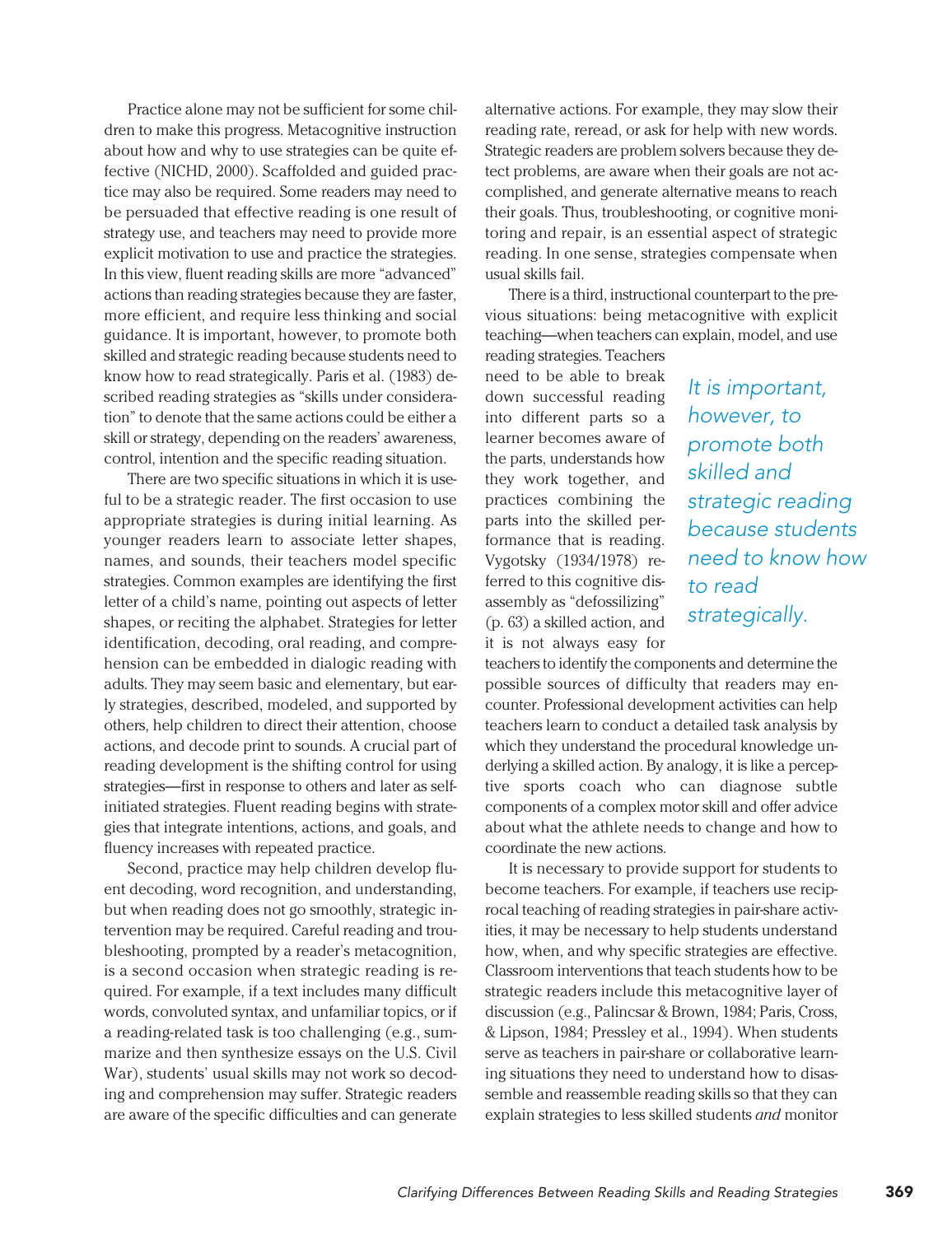the learner's use of the strategies. Teaching affords another opportunity for students to analyze their own use of strategies so teaching others can augment the students' own learning.

It is clear that students who learn about reading strategies can use the knowledge to become fluent and skilled, to monitor and make efficient their own reading, and to teach skills and strategies to others. This thoughtful and deliberate use of the strategies may also provide a motivational advantage for students. Reading skills are motivated by goals of fluency, effortlessness, and accuracy; they give rise to pride in ability not effort. Reading strategies are motivated by control, good decision making, and adaptability; they reinforce self-efficacy based on both ability and effort. Strategic readers feel confident that they can monitor and improve their own reading so they have both knowledge and motivation to succeed.

### Implications for Instruction and Assessment

The implications for instruction are clear. We must provide explicit instruction about both skills and strategies. Traditional worksheets and frequent practice in reading easy texts (i.e., well within a student's comfort zone) may be sufficient to help many children practice basic skills such as letter recognition and phonemic awareness. Some struggling readers, however, may need to be taught specific strategies for visual and auditory discrimination so they know what to attend to, how to process it, and why it is necessary to disassemble and reassemble language sounds and word parts. In the same way, beginning readers may need to learn specific strategies to decode words and comprehend text. For example, identifying onset-rime patterns and decoding new words by analogy with familiar words can be taught and practiced deliberately as strategies when teachers model and guide young readers through the process. Teaching these kinds of reading strategies explicitly helps children understand what they are doing and why it is important—two crucial features of learning that may escape children who are given daily worksheets to practice the skills without the cognitive explanations. Thus, even "basic" skills benefit from being taught as strategies initially, but the goal is fluent, proficient, automatic recognition of letters, phonemes, and words over time.

The dual emphasis on explicit teaching of skills and strategies is evident for comprehension too. We want children to easily recount, summarize, and critique texts without always having to use slow, deliberate strategies such as searching back in text and rereading. How can that be accomplished? Teachers need to explain how to think to their students; that is, we need to model, describe, explain, and scaffold appropriate reading strategies for children. For example, teachers can search for a main idea in a text and use thinking aloud to demonstrate their reasoning for each sentence and idea. They can describe the differences between a topic sentence and a main idea, differences between an explicit and implicit main idea, and differences between a main idea and supporting details in their discussion.

This is no easy task. As we teach, we may not understand our students' misconceptions about reading and may assume that an explanation delivered is an explanation understood. We may be challenged in diagnosing difficulties and "defossilizing" automatic skills. We may not be adept at making our thinking public (i.e., explaining how to think while reading). And we may not have the time in small-group instruction to add the layer of strategy instruction and metacognitive explanations that struggling readers need. But even with these barriers, we know it can be done. On a more positive note, we know that teachers who provide their students with strategies for taking responsibility for classroom roles (e.g., why we should be good and cooperative classroom citizens) are usually also very good at explaining strategies for decoding words and constructing meaning because they know the value of explicitly teaching different ways to accomplish a goal. Strategic teachers also set a precedent for intentional, self-regulated learning that spills over into reading instruction. Intentional strategies require that students take responsibility for their learning, and they also ensure that students attribute success to their efforts and strategies.

Reading instruction can follow a regular cycle of modeling, explaining, and guiding (all features of learning strategies) that leads to independent practice and fluency. If practice does not lead to fluency then more diagnostic and strategic teaching is warranted. Once the strategy has been learned and transformed into a fluent skill, teachers should introduce more challenging strategies and text. They should also provide opportunities for reteaching so that important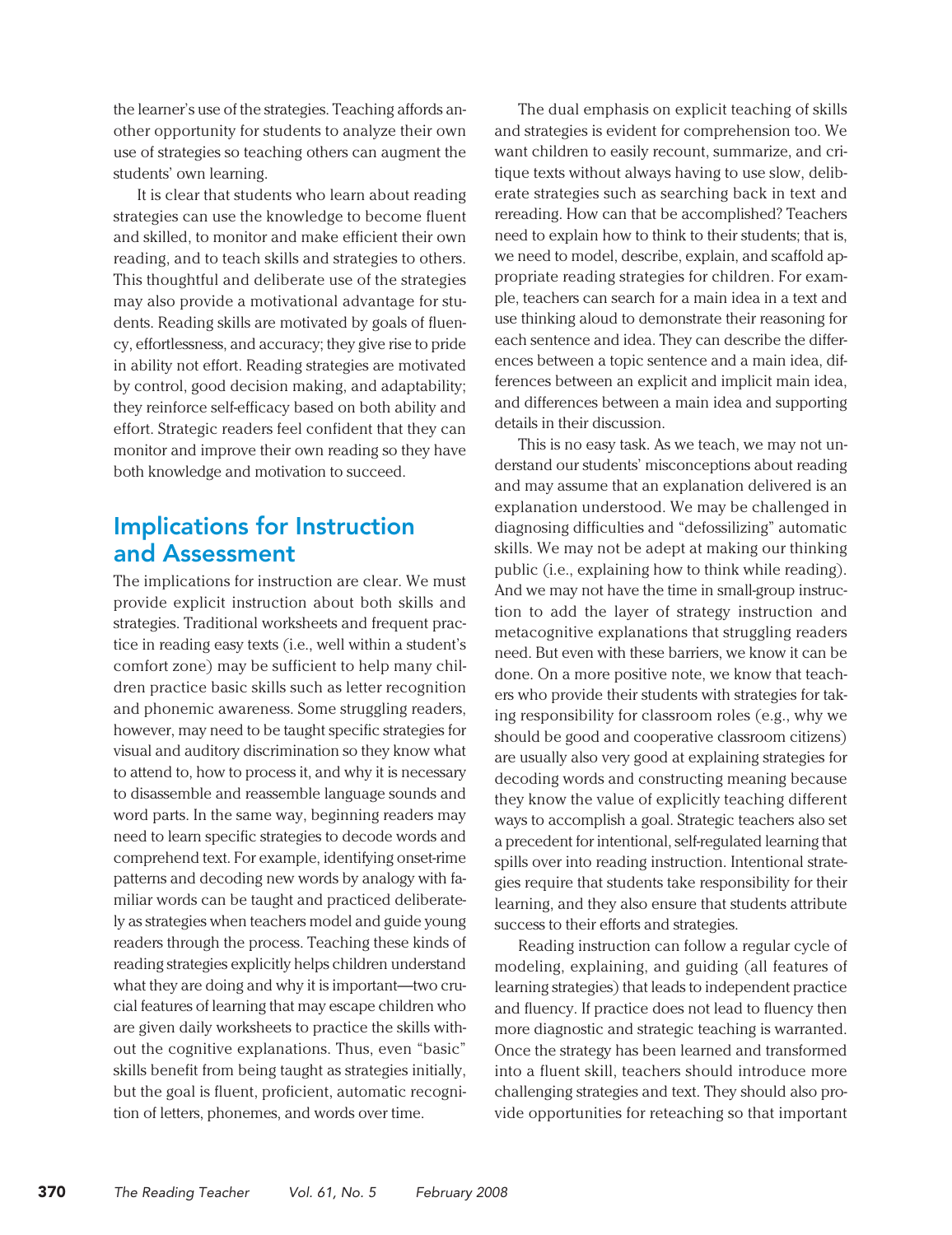strategies, such as making inferences, finding main ideas, and summarizing, are taught several times each year and repeated every year in K–8 literacy instruction. The scope and complexity of these strategies are large, and there is ample variety of text difficulty and genre variety to practice so that the skills become automatic. The general rule is, teach children many strategies, teach them early, reteach them often, and connect assessment with reteaching.

It is important to note that the skill or strategy designation applies to a repertoire of actions or processes more than it does to readers. Developing readers certainly become more skilled just as athletes, artists, and cabinetmakers become more skilled. But there is always a text or a task lurking just beyond the horizon, waiting to humble any reader—even the most talented reader. In other words, readers should not be surprised (and should be prepared) when they encounter what we call "Waterloo" texts (after the downfall of Napoleon). These texts force the reader, however experienced, to revert to a highly strategic (i.e., deliberate, intentional, and step-by-step) journey through their pages. Thus, readers never outgrow the need to consult their strategy repertoire.

One key to effective strategy instruction is assessment, which enables teachers to introduce strategies that are on the leading edge of each child's reading proficiency. Teachers need to assess processes in both skilled and strategic mode. Measures of fluent decoding, retelling, and question answering are typically used to assess reading skills, but teachers may be unsure what to do if a child scores poorly on such skills. The answer is to assess the strategies. If a child cannot retell a story, ask the child to identify the order of key events or use a graphic organizer to query if the child understands narrative elements and their relations. If children cannot answer multiple-choice questions quickly, ask them to think aloud as they read the stem and response options and ask them to show you how they search for confirming or disconfirming evidence in the text. Experienced teachers know how to diagnose "dis-fluency" and the lack of proficiency by checking the strategies that children should be using. The main reason for assessing strategies is to find clues about what the student is not doing or what is being done incorrectly so that teachers can reteach better strategies. Strategy assessments are formative, and skill assessments are summative. If we use skill assessments for diagnostic teaching or fail to assess strat-

egy use so children are given repeated cycles of the same instruction and the same assessments, we should not be surprised that children find this frustrating and unhelpful.

Unfortunately, teachers are rarely trained to assess children's reading in a strategic mode (Afflerbach, Ruetschlin, & Russell, 2007), and there are few commercial resources for assessing strategies. That is why most strategy assessments are informal and embedded in instruction. Shared reading, guided reading, and small-group reading all provide opportunities for teachers to assess students' strategies, but it takes an insightful teacher to diagnose a child's problem from a specific error. That is why asking students to explain their thinking during or after reading provides such important insights for both teachers and students.

#### Clearing the Confusion Between Skill and Strategy

We have identified a need to distinguish between reading skills and strategies, provided an historical account of the use of the terms, provided examples of the distinctions between reading skills and strategies, and discussed implications for instruction and assessment. We conclude by revisiting our major points and adding some additional commentary.

It is important that the terms *skill* and *strategy* be used to distinguish automatic processes from deliberately controlled processes. At the heart of accomplished reading is a balance of both—automatic application and use of reading skills, and intentional, effortful employment of reading strategies—accompanied by the ability to shift seamlessly between the two when the situation calls for it. The difficulty of the reading, influenced by text, task, reader, and contextual variables, will determine this shifting balance. When their knowledge is strong and they are given easy text and goals, students can apply their usual skills. In contrast, when their knowledge is sketchy, texts are difficult, and reading tasks are complex, more strategic reading is required. The distinction between reading skill and strategy is important for understanding how readers learn new skills, how they repair difficulties while reading, and how they teach others to read. While automatic and fluid application of reading skills is a goal of instruction, we must remember that a particular reading skill is often preceded by a period in which the developing reader must be strate-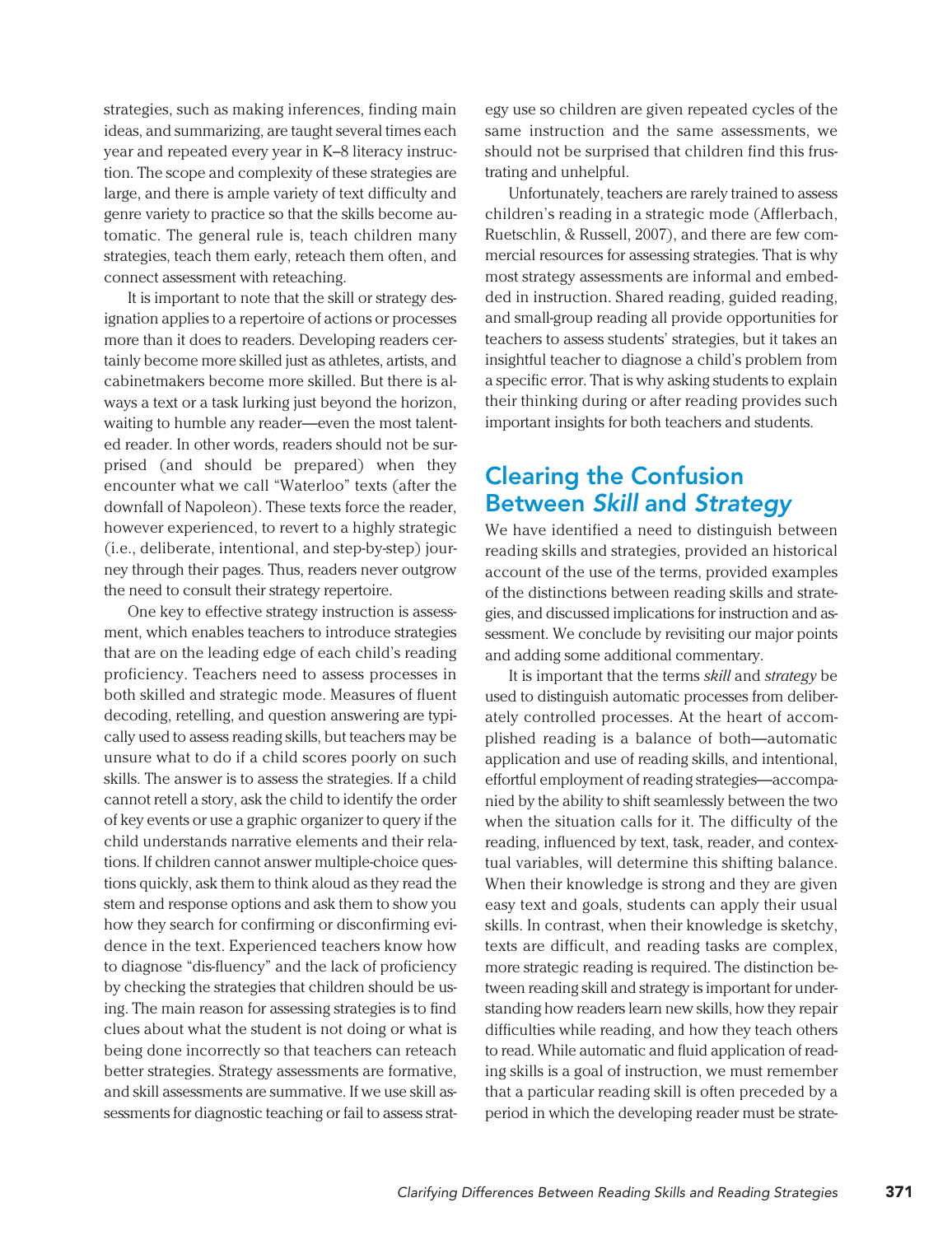gic. Young readers must learn decoding strategies before they can be expected to apply them accurately and automatically. Developing readers must learn to be metacognitive, and it is in the stage of conscious application of strategies that readers come to understand how reading works and how to identify and fix problems.

Readers are motivated to be skillful because skill affords high levels of performance with little effort, whereas strategic readers are motivated to demonstrate control over reading processes with both ability and effort. When skill and strategy complement each other, they can provide student readers with motivation and self-efficacy from both sources (I am good at this *and* I can work through the tough spots) and encourage an appreciation of the value of reading. In the final analysis, when we examine the broader goals of reading and examine reading holistically, we want readers to be both skilled and strategic. To characterize students as skilled readers is to recognize that they can orchestrate a wide array of processes to make reading work effortlessly. To characterize students as strategic readers is to recognize that they are flexible and adaptable to particular circumstances, and, when the situation calls for it, they can select just the right strategy to overcome any temporary roadblock they might encounter.

When we are teaching strategically, we help students to analyze tasks, to consider various approaches to performing the task, and to choose among alternative actions to reach the goal. Teaching skills involves practice and feedback to improve speed and efficiency, which taken together amount to what we call fluency. One challenge for teachers of reading is fully investigating the strategy–skill connection and determining how an effortful strategy can become an automatic skill. A related challenge is designing instruction that makes clear the steps of strategies while providing practice so that strategies may transform themselves into skills.

We are convinced that the current lack of consistency in use of the terms reflects an underlying confusion about how *skill* and *strategy* are conceptualized. Such inconsistency can render our instruction less effective, even confusing, to our students and to us. Consistent conceptualization and use of the terms *skill* and *strategy* will have several benefits. First, a clearer conceptualization provides a common language with which to discuss and reflect on the considerable information that is available from the research, practice, and theory related to skill and strategy. Second, it contributes to instructional clarity in which the teaching materials and procedures refer to a consistent set of understandings. Third, we can achieve a certain curricular economy if we regard skills and strategies as two "sides" of any given process or task; this perspective of "commonality" could limit the proliferation of "standards" to teach and measure that often results when we add more independent elements to any curriculum. Fourth, this clarity situates our understanding of skill and strategy in an historical context—one marked by the dynamic of new knowledge generated by research, and one that is subject to ongoing discussion and revision.

*Afflerbach teaches at the University of Maryland, College Park, USA; e-mail afflo@umd.edu. Pearson teaches at the University of California at Berkeley, USA; e-mail ppearson@berkeley.edu. Paris teaches at the University of Michigan, Ann Arbor, USA; e-mail paris@umich.edu.*

#### References

- Afflerbach, P., & Cho, B. (in press). Identifying and describing constructively responsive comprehension strategies in new and traditional forms of reading. In S. Israel & G. Duffy (Eds.), *Handbook of reading comprehension research*. Mahwah, NJ: Erlbaum.
- Afflerbach, P., Ruetschlin, H., & Russell, S. (2007). Assessing strategic reading. In R. McCormack & J. Paratore (Eds.), *Classroom literacy assessment: Making sense of what students know and do* (pp. 177–194). New York: Guilford.
- Alexander, P., Graham, S., & Harris, K. (1998). A perspective on strategy research: Progress and products. *Educational Psychology Review*, *10*, 129–154.
- Atkinson, R.C., & Shiffrin, R.M. (1968). Human memory: A proposed system and its control processes. In K. Spence & J. Spence (Eds.), *The psychology of learning and motivation: Advances in research and theory* (Vol. 2, pp. 89–195). New York: Academic.
- Bloom, B.S. (1968). Learning for mastery. *Evaluation Comment*, *1*(2).
- Brown, A.L. (1978). Knowing when, where, and how to remember: A problem of metacognition. In R. Glaser (Ed.), *Advances in instructional psychology* (pp. 77–165). Hillsdale, NJ: Erlbaum.
- Corno, L. (1989). Self-regulated learning: A volitional analysis. In B.J. Zimmerman & D.H. Schunk (Eds.), *Self-regulated learning and academic achievement* (pp. 111–141). New York: Springer-Verlag.
- Davis, F.B. (1944). Fundamental factors of comprehension of reading. *Psychometrika*, *9*, 185–197.
- Flavell, J.H., & Wellman, H.M. (1977). Metamemory. In R.V. Kail & J.W. Hagen (Eds.), *Perspectives on the development of memory and cognition*. Hillsdale, NJ: Erlbaum.
- Goodman, K. (1982). Acquiring literacy is natural: Who skilled Cock Robin? In F. Gollasch (Ed.), *Language & literacy: The se-*